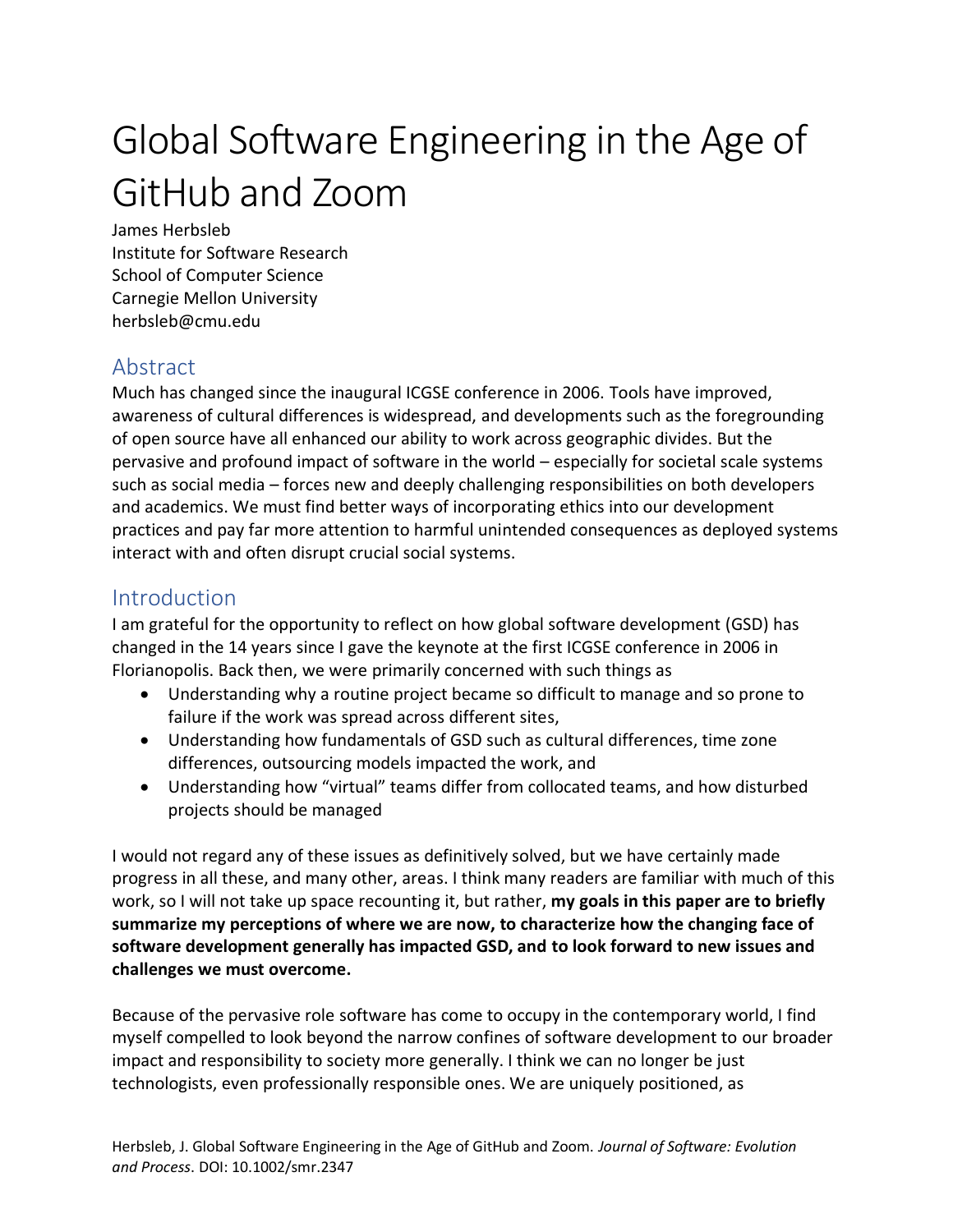professionals and as academics, to insist that ethical considerations, not just profit motives, guide our path.

## What has changed since 2006?

There have been several important changes that make distributed development easier and more efficient. One important difference is that our tools are now much better. Git greatly simplifies parallel work and moving changes across different workspaces. GitHub has added a number of social and awareness features that create a "social coding" transparent environment that provides fodder for a great many social and technical inferences about the state of a project and the activities of other developers [\[2\]](#page-6-0) [\[4\]](#page-7-0) [\[5\].](#page-7-1) Badges, which have become quite popular, can effectively encourage good development practices [\[16\].](#page-7-2) The pervasiveness of social coding also carries the benefits of de facto standardization, as when a developer we were interviewing said of pull requests, that they have created a uniform "language of contribution."

Zoom and other contemporary teleconferencing applications, while imperfect (we've all seen our colleagues suddenly freeze from time to time) are mostly quite good, and allow remote colleagues to converse, see each other's expressions, and share windows and screens. Teleconferencing existed in 2006, but it was clunky, expensive, and unreliable. Now, with just a laptop and an internet connection, it is easy, inexpensive, and reliable. That is a game changer. Various asynchronous applications, such as Slack, have grown in popularity and usability. In the early days of GSD, there were only a few chat applications, and they were seen mostly as distracting and as productivity-killers until research began to show otherwise [\[8\].](#page-7-3) We now understand the role of asynchronous communication tools much better, and make good use of many different media [\[15\].](#page-7-4)

I think we have also learned a lot about how to work effectively in geographically separated conditions. People no longer seem quite as surprised when colleagues in other parts of the globe say things that might be odd, confusing, or even insulting if uttered by a local. It is expected that customs and norms differ, and we are much more likely these days to give each other the benefit of the doubt, rather than reacting with hostility and alienation. Teams and organizations are so frequently international that we have exposure to people from many different cultures and make adjustments almost without thinking about it.

The foregrounding of open source – from inconsequential oddity to a key resource – and the increased exposure to its development style, have also enhanced nearly everyone's ability to work with others at a distance. While not every open source community is a model of comity, people have learned to work together effectively in such environments. They have also learned to use, and often to contribute to, many libraries and frameworks in the open source world. This means that many novice developers have been exposed to key technologies critical to their work before they are even hired. It also means that many developers have much in common in their understanding of how to write code and how to behave in a community of developers, although many barriers remain [\[13\],](#page-7-5) particularly for women and underrepresented minorities [\[3\].](#page-6-1)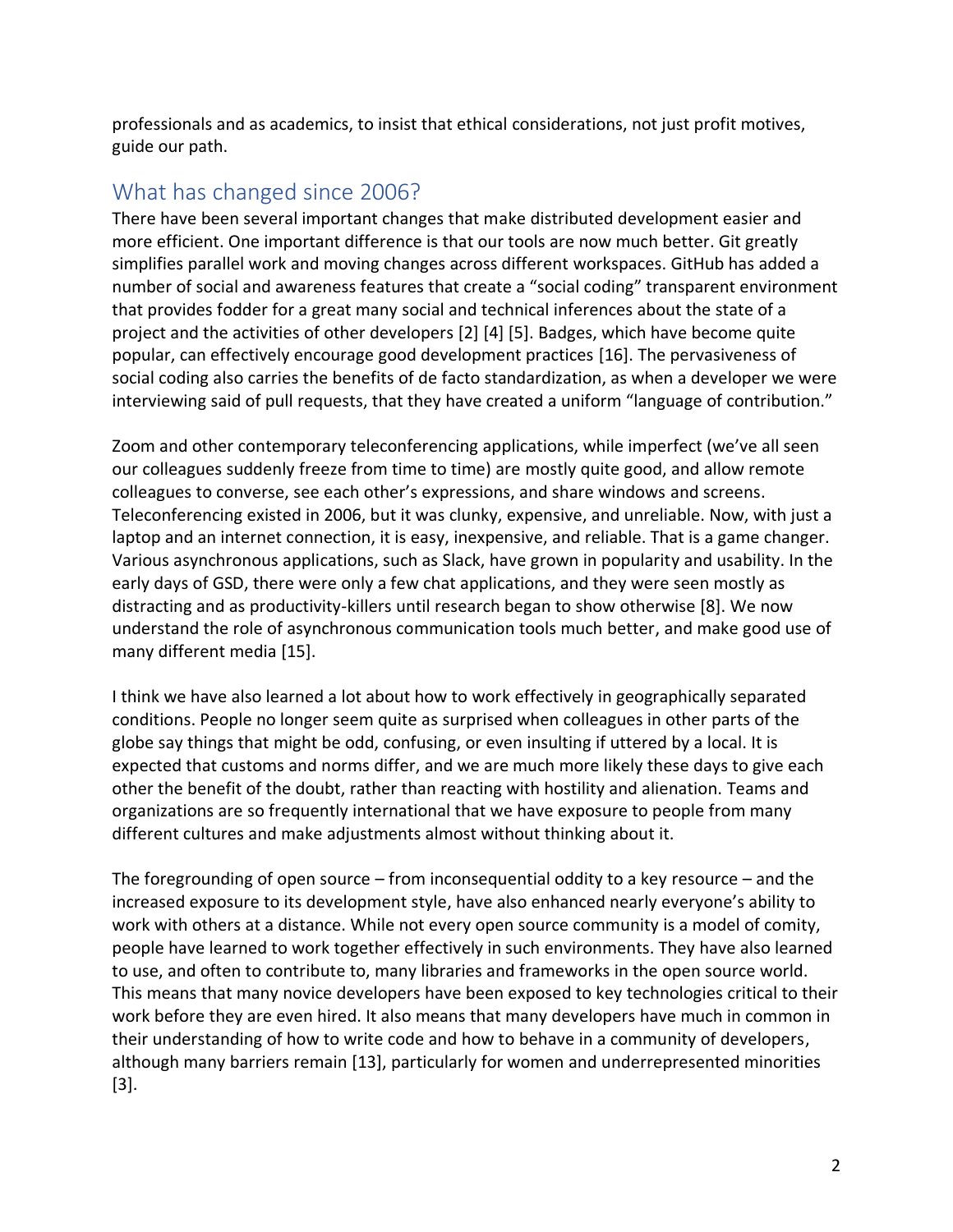Despite the many improvements, we have accrued challenges as well. One substantial challenge is simply the tremendous and expanding demand for software development and maintenance. CPU speeds have vastly increased, memory has become orders of magnitude cheaper, and nearly everything with an "on" switch has software in it. Software systems are becoming much larger and more complex, and there are far more of them. As we hurtle toward a world of the Internet of Things, nearly every "thing" needs software. Privacy concerns and bandwidth considerations will move more and more computation to the edge.

This rapidly increasing demand for software is projected by the Bureau of Labor Statistics<sup>1</sup> to lead to an increase in positions for software developers of 22% in the next decade, vastly outstripping the average growth rate for all occupations (5%). This growth rate means we need to add a net of 316,000 software developers over the next ten years. Current demand is already leading to workforce shortfalls. Many analyses show that our current rate of producing software engineers will fall far short of our future needs. This, in turn, creates two consequent challenges. To produce anything like the number of developers we will need, we need to find ways to make the field encouraging and accessible to women and minorities who are currently dramatically underrepresented. Women comprise less than 19% of software developers, while less that 6% are Black or African American, and about 5% are Hispanic or Latino<sup>2</sup>. We can't meet the workforce demands of the future while half or more of the potential talent is sidelined. We also need to find new and better ways to turn workers not trained specifically in computer science to handle the programming demands in their domain. End user programming is an active area of research, of course, and many non-software-engineers currently write code (e.g., accountants creating giant spreadsheets, physicists writing scripts to analyze and plot data). We need to help bring key software engineering ideas into other fields, to help people organize their code, make it more general, robust, and understandable (see, e.g., [\[9\]\)](#page-7-6). We need much more interdisciplinary work in this area.

### Intended effects and side effects

We also need to pay much more attention to the impact of our work. It was once the case that interacting with a computer was a distinct and limited activity, e.g., editing some text, using a CAD system, sending an email. Today, almost everything we do involves interacting with computers. Looking just at mobile phone use, devices which would have been considered supercomputers a decade ago, there is very little we can't do with the right app. From shopping, finding a date, watching or making videos, and on and on, we live in and through our computing devices.

The upshot of this evolution is that in the past, the way software was written had mostly a limited impact on small slices of our life. Today, while we have not yet been sealed away in a Matrix-like invented world, software shapes the possibilities and limitations of individuals, and profoundly influences how we function as a society. The decisions of tech companies, teams, and individual developers shape our experience of the world. While we generally don't notice

<sup>1</sup> https://www.bls.gov/ooh/computer-and-information-technology/software-developers.htm

<sup>2</sup> https://www.bls.gov/cps/cpsaat11.htm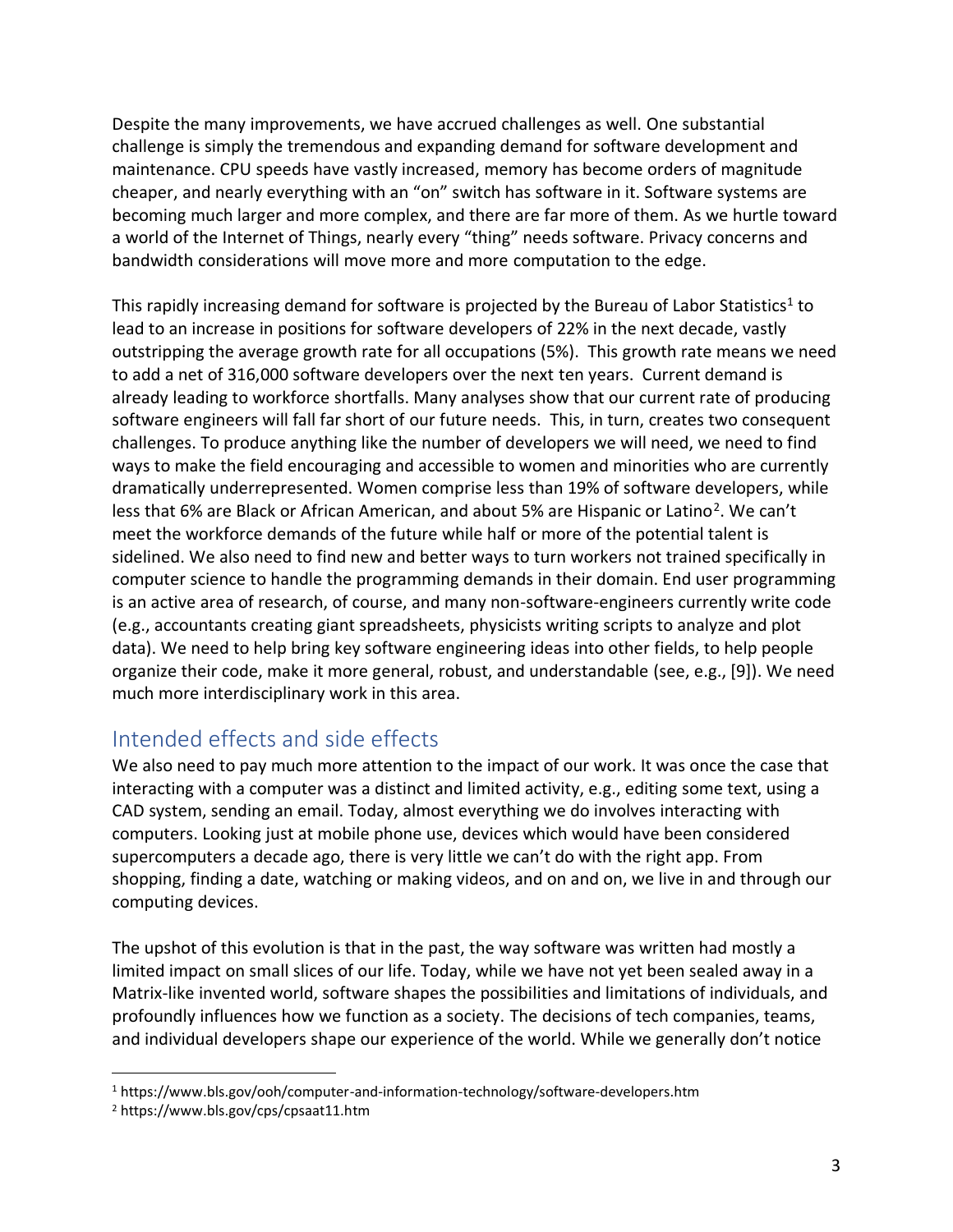it, as the fish (so goes the cliché) doesn't notice water, we are immersed in computing technology, and its functionality is primarily given by its software.

*Developers create the world we all inhabit.* Roughly speaking, that world consists of intended effects and – *perhaps more importantly* – side effects of the software that is introduced. Let me illustrate with an example.

In the world before social media, there was a small number of primary media outlets. Since there were just a few "pipes" for information to be fed to the public, access was fairly carefully controlled, largely favoring the most accurate and thoughtful content, a process sometimes referred to as "social epistemology" [Rauch, 2018] We come to know about the world through an inherently social process, which can be thought of as a sort of funnel (see Figure 1). Knowledge creation is a social process.



*Figure 1. A funnel model of social epistemology.* 

Greatly oversimplifying, one could say the idea of social epistemology explains how we find or 16 construct true knowledge of the world. Unfiltered speech, where creativity, speculation, and imagination are highly valued, must survive the funnel to be considered "knowledge." In the funnel, this free and unfiltered speech is subjected to criticism, vetted by knowledgeable reviewers, evaluated against data, and if it survives this process, enters a trusted forum where it is provisionally accepted as new knowledge. Academics are familiar with one version of the funnel, which is the review process for our peer-reviewed conferences and journals. It is an imperfect and sometimes frustrating process, but necessary if we are to have confidence in results. Many fields have versions of this funnel. Newspapers have editors, and rules such as "every report of a fact must be backed by two independent sources." All the elements that could be part of a story must pass through the funnel. Other funnels exist for nearly every type of knowledge work, e.g., intelligence communities, law enforcement, the legal system, medicine, management, etc.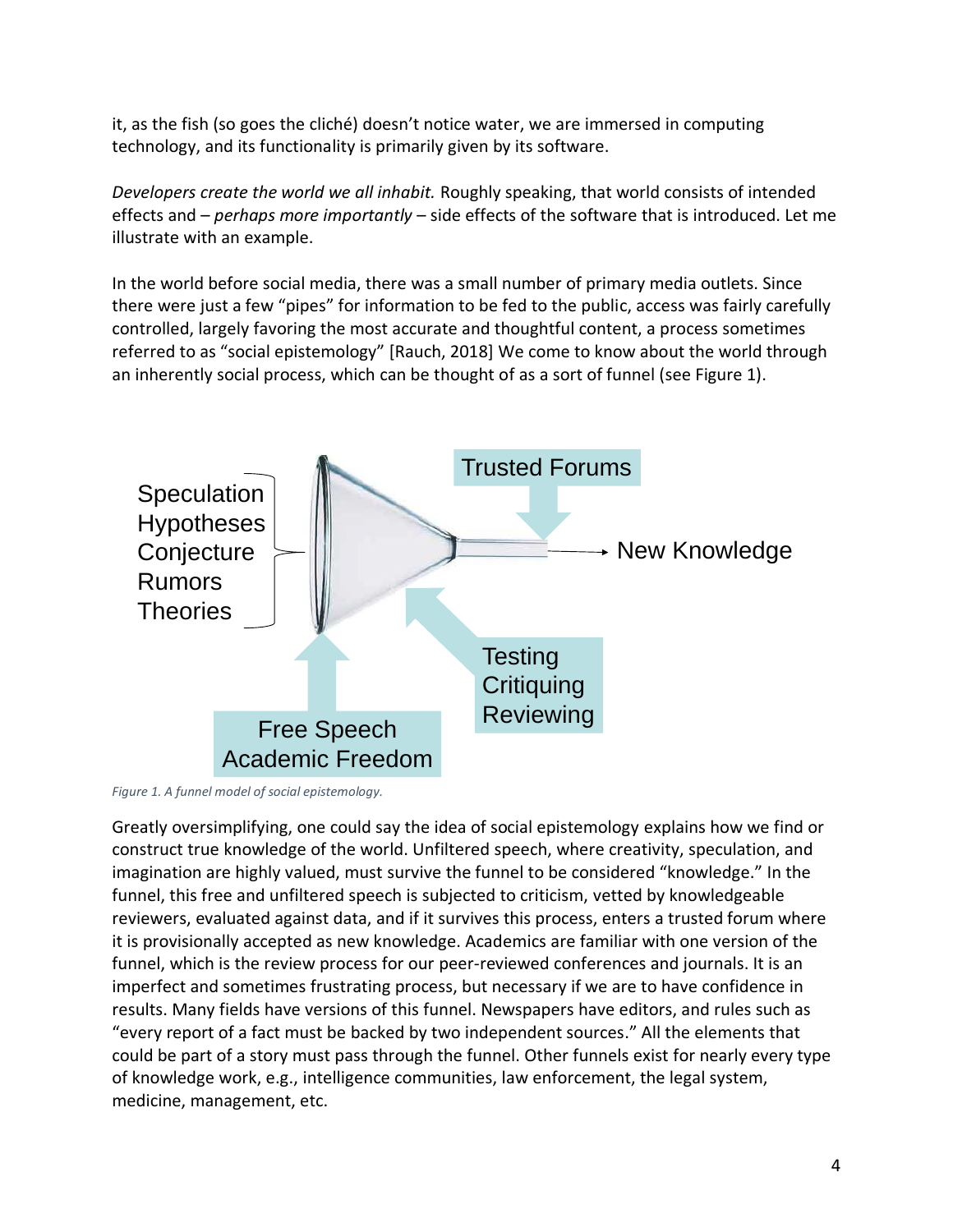Social media has fundamentally changed this picture, by substituting algorithms that select content in order to maximize engagement rather than ensure accuracy (see Figure 2). Facebook, Twitter, YouTube and all the rest have developed very sophisticated algorithms that use their all-encompassing data, along with every detail of nearly every user's actions on the platform, to show content most likely to keep everyone reading, viewing, posting, liking, commenting, interacting with the site, and hopefully clicking on targeted ads. The unfiltered content at the large end of the funnel is still freely generated, but now rather than undergoing a vetting process, it is filtered based only on whether it is likely to keep each user engaged. Each user and community receives content that holds its attention, with no particular concern for<br>truth or rationality. truth or rationality.



*Figure 2. Engagement algorithms and disintermediation have seriously damaged the social foundations of knowledge.*

Engagement algorithms have major side effects. Political content on YouTube, for example, tends to get more and more extreme as you follow the "up next" links [\[11\].](#page-7-7) Curiosity that leads a user to investigate the anti-vaxxer movement with Google search ends up going down a rabbit hole of one conspiracy theory after another. These sites make little more than token efforts to show you what is true and accurate. They have spent enormous resources, however, to show you what will keep you there, interacting with their site and generating ad revenue. The funnel of social epistemology gives way to the flood of visceral appeals, whatever it is that you want to hear and see and believe. As a consequence, false news travels faster and farther than the truth [\[17\].](#page-7-8)

This is just one example of how the damaging impact of unintended consequences can overwhelm the benefits of the intended consequences. The intended consequence of engagement algorithms is to allow us to find more interesting content than we would otherwise find, and to allow tech companies to monetize their services. The unintended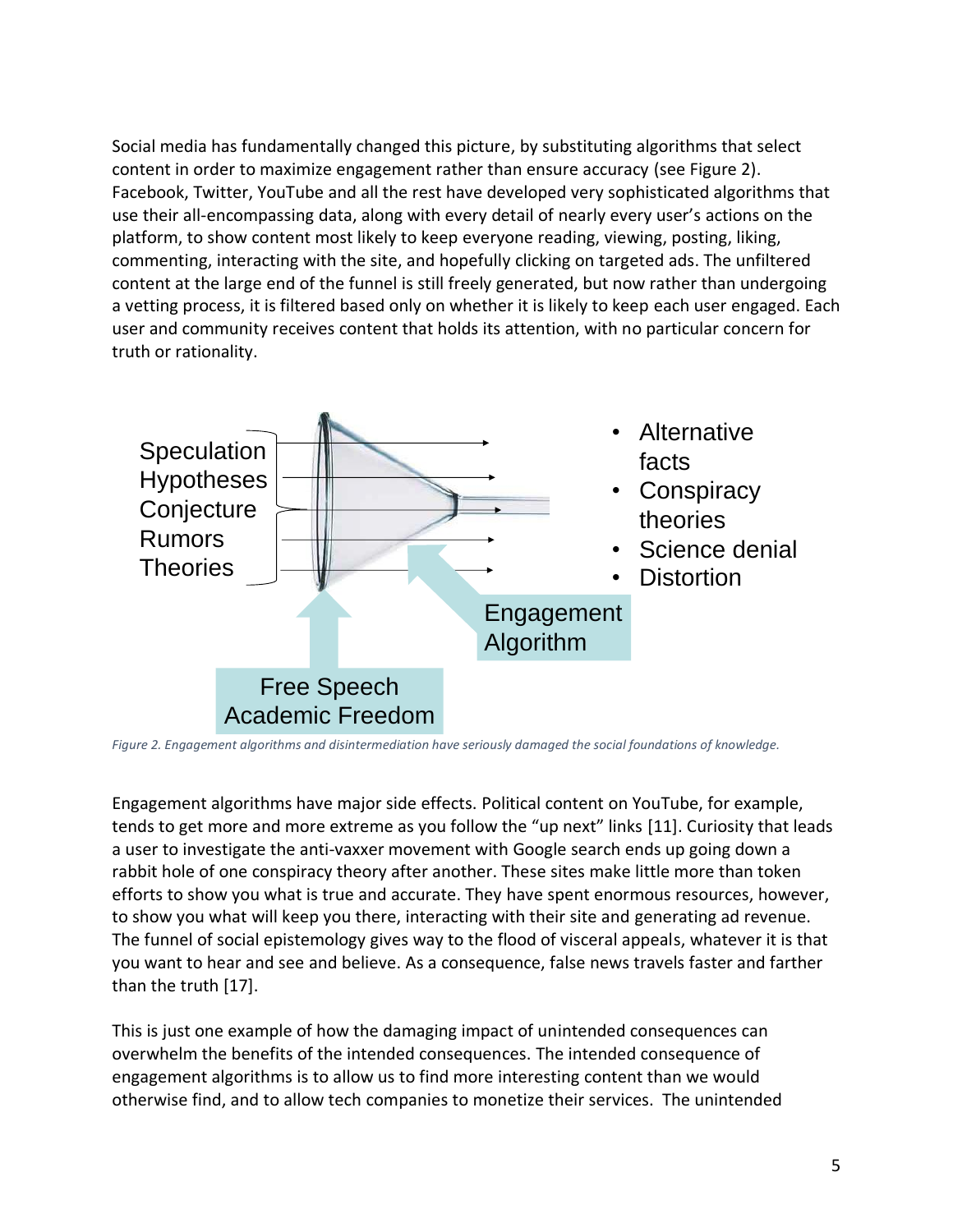consequence, however, allows targeted ads and malicious posts to become highly effective tools for manipulation [\[1\]](#page-6-2)[\[17\].](#page-7-9) Manipulation of attitudes and behavior, in whatever way is desired by the customer (or in whatever ways can be devised by clever misanthropes) is the service. It can cause a user to buy a product, support a cause, or take a more extreme political position. The influence is powerful enough, and insidious enough that it may well have installed a president of a foreign power's choosing in 2016 [\[1\].](#page-6-2) This particular unintended consequence is just one example, of course. The tech landscape today is littered with examples where unintended consequences are dramatically more important than those that were intended.

#### What is our responsibility?

The predominant view in Silicon Valley, to the extent that harms are acknowledged at all, seems to be that the tech companies whose products gave rise to these destructive impacts should be trusted to address them. In one formulation, the ill-effects of technology can be addressed by the logics of "technological 'solutionism,' meritocracy, and market fundamentalism" [\[12\]](#page-7-10) In other words, technical solutions to these problems are possible, and will be developed by the best technical talent; market competition will ensure that these solutions are broadly deployed. In sum, the view is that if the market wants ethics, the tech companies will produce "ethicality," much like it would produce any other feature for which there is demand.

Rather than countering technology-induced problems with novel technological solutions, another school of thought advocates integrating ethics into product development by influencing the behavior and thinking of developers [\[7\]](#page-7-11) and introducing new practices in development organizations [\[10\].](#page-7-12) This approach recognizes that ethics is unlike product features, and requires special training and processes to ensure it is folded into product development.

A third perspective argues that we do not have sufficiently developed and globally shared ethical frameworks to address technological harms as ethical decisions [\[6\].](#page-7-13) Rather, the issues should be recognized and addressed as fundamentally political questions. By political, Green means "not simply debates about specific political parties and candidates but more broadly the collective social processes that influence rights, status, and resources across society" [\[6\].](#page-7-13) Technical decisions with social implications must be subject to deliberation and debate, especially attentive to the voice of those who will be most affected. This view is closely allied to multistakeholder analysis and participatory design.

Regardless of the perspective one takes – whether one of these or views of one's own invention – I take it as a very positive sign that unintended consequences are receiving so much attention. I argue that members of the software engineering research community have particular roles they must play in order to facilitate better outcomes.

Practitioners have courageously taken up the fight against technologies, or applications of technologies, that they find ethically repellant, even at the risk of their jobs. Workers at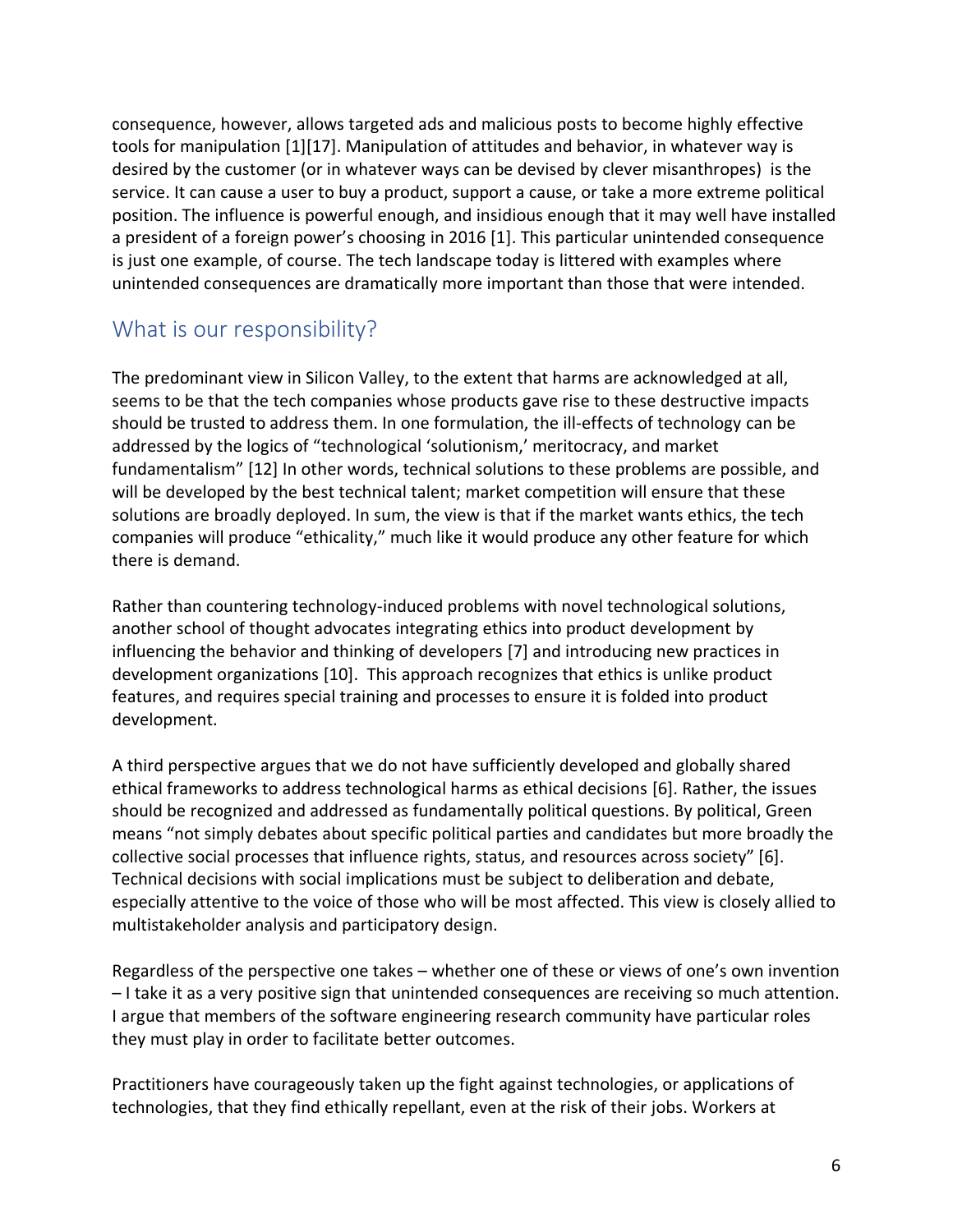Amazon<sup>3</sup> and Google<sup>4</sup>, for example, have actively protested policies they consider unethical or unfair, even addressing broader societal issues such as climate change<sup>5</sup>. Managers and executives, it seems, are generally too immersed in the for-profit culture to advocate any course of action that would impact the bottom line. Tech workers, on the other hand, are a scarce and valuable asset, and as such wield power. For the moment, it appears that shaping company behavior in an ethical direction rests largely on their shoulders.

Academics, by the nature of our profession, are intimately familiar with the workings of social epistemology. As both as reviewers and as authors who willingly subject their work to the acid bath of the review process, we understand that high standards rigorously enforced are essential for sorting real intellectual progress from self-promotion and wishful thinking. I think the challenge here is staying focused on our real reason for being, i.e., the pursuit of truth – advances backed by credible evidence. We should not only vigorously defend the integrity of the review process for papers and proposals, we should speak out against the uncritical acceptance of unsupported claims circulating online. Perhaps most importantly, we should educate our students, from the very beginning, not just about the substance of our field, but also about how we gather evidence and interpret it, how peer review works and the critical role it plays, and how all forms of knowledge depend on some version of social epistemology.

Finally, I call on us all to begin to think about the ethical implications of what we build, and about ways to do a better job of anticipating potentially harmful unintended consequences of the software we build and deploy. We need to work out ways to measure and observe, to see if these effects are materializing, and plan potential mitigations in advance. One could think of it as a sort of societal scale risk management. I don't think we know much yet about how to do this effectively, but it is overwhelmingly important to figure this out quickly. For the right students, this could make a great dissertation topic.

#### References

- <span id="page-6-2"></span>[1] Sinan Aral. 2020. *The Hype Machine: How Social Media Disrupts Our Elections, Our Economy, and Our Health--and How We Must Adapt*. Currency, Redfern, New South Wales, Australia.
- <span id="page-6-0"></span>[2] L. Dabbish, C. Stuart, J. Tsay, and J. Herbsleb. 2012. Social coding in GitHub: transparency and collaboration in an open software repository. *Proceedings of the ACM 2012*. Retrieved from<https://dl.acm.org/citation.cfm?id=2145396>
- <span id="page-6-1"></span>[3] Denae Ford, Justin Smith, Philip J. Guo, and Chris Parnin. 2016. Paradise unplugged: identifying barriers for female participation on stack overflow. In *Proceedings of the 2016 24th ACM SIGSOFT International Symposium on Foundations of Software Engineering* (FSE 2016), 846–857.

<sup>3</sup> https://gizmodo.com/amazon-workers-demand-jeff-bezos-cancel-face-recognitio-1827037509

<sup>4</sup> https://www.vox.com/recode/2019/11/22/20978537/google-workers-suspension-employee-activists-protest

<sup>5</sup> https://www.washingtonpost.com/technology/2019/09/20/amazon-google-other-tech-employees-protestsupport-climate-action/